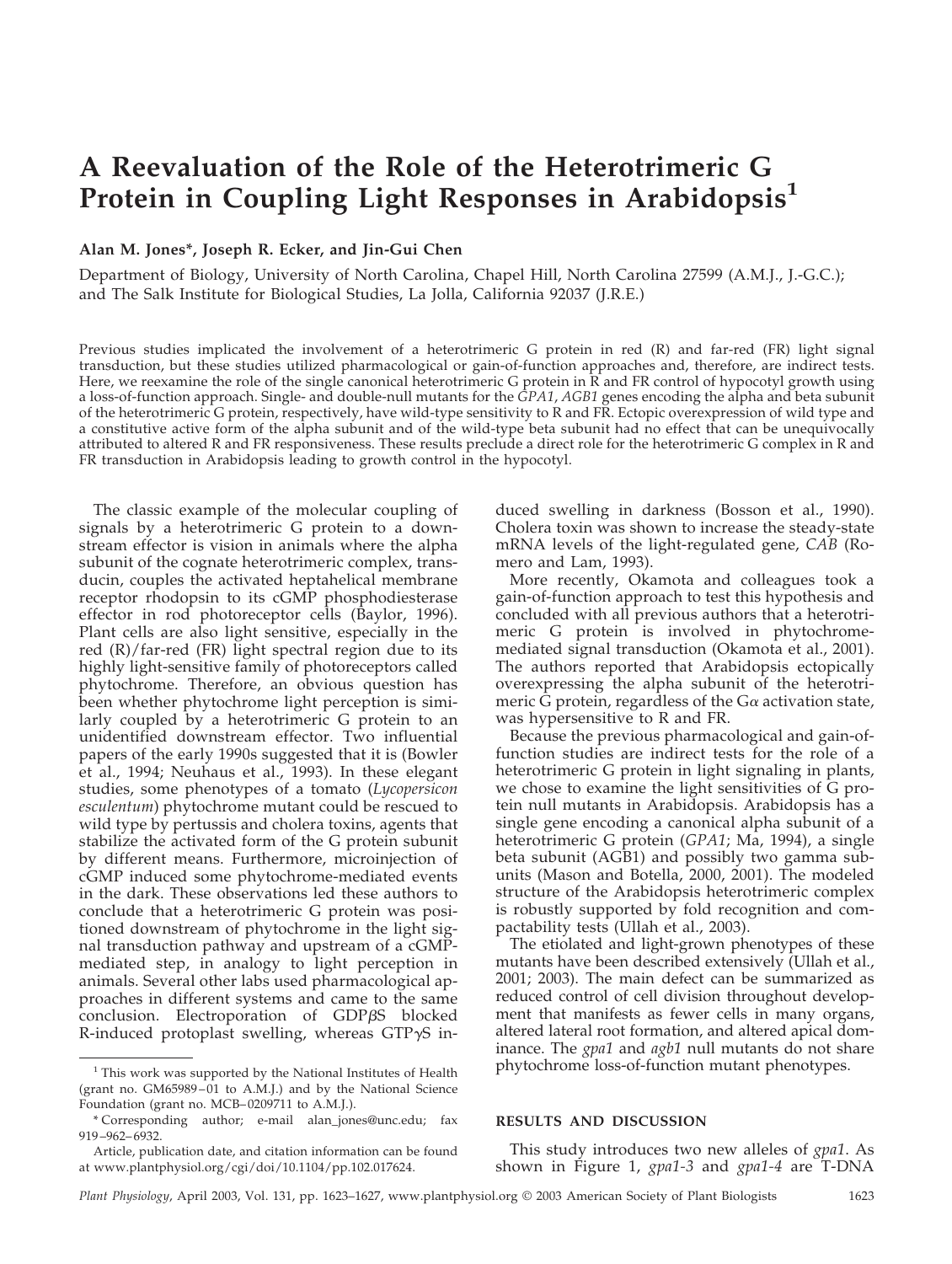insertion alleles that disrupt *GPA1* expression. Both of these Col alleles represent transcript null mutants (Fig. 1B). The etiolated phenotype of *gpa1-3* and *gpa1-4* is identical to the previously reported *gpa1-1* and *gpa1-2* Ws mutant phenotype (Fig. 1C).

The R and FR fluence responsiveness of *gpa1* and *agb1* mutants were determined exactly as described by Reed et al. (1998). All mutants responded to the full extent of the wild-type response across a broad fluence range of R and FR light (Fig. 2). Null alleles of *gpa1* displayed wild-type R and FR sensitivity in both Col (Fig. 2) and Ws (Fig. 2, insets) backgrounds. To determine if there is compensating effects of the two subunit genes, the double mutant was analyzed and found to share identical R and FR fluence sensitivity (Fig. 3). These results indicate that the canonical Arabidopsis heterotrimeric G protein complex does not directly couple phytochrome signaling.

We replicated the design of published gain-offunction experiments using independently engineered inducible expression of native *GPA1* (for description, see Ullah et al., 2003). In addition, we generated plants that constitutively express a constitutively active (Q222L mutant) *GPA1* and plants that inducibly express *AGB1*. Induction of *GPA1* and *AGB1* was obtained using the dexamethasone promoter, and we show no effect of dexamethasone on light responsiveness in wild-type or vector-only plants as indicated by similar light fluence/response slopes. The amount of dexamethasone used in this study induced gene expression of *GPA1* and *AGB1* in the range of 6- to 10-fold (Ullah et al., 2003). Our study included two independent lines for each construct. With one exception, overexpression of G pro-



**Figure 1.** Col (Columbia) null alleles of *gpa1*. A, Two new *gpa1* alleles in the Col background have T-DNA insertions in the ninth exon and 12th intron as shown. Positions of primers used to identify the mutants are indicated by arrows. B, Reverse transcribed-PCR of cDNA prepared from Col and the two mutants is described in "Materials and Methods." C, Phenotype of wild-type (Wassilewskija [Ws] and Col) and G protein mutants. The genotypes of *gpa1-1*, *gpa1-2*, *agb1-1*, and *agb1-2* are described elsewhere. RB, T-DNA right border; LB, T-DNA left border.



**Figure 2.** Fluence response for G protein mutants. The FR (top) and R (bottom) fluence responsiveness for wild types: Col (black circle) and Ws (white circle); for G protein mutants: *gpa1-1* (solid diamond), *gpa1-2* (white diamond), *gpa1-3* (solid square), *gpa1-4* (white square), *agb1-1* (solid triangle), and *agb1-2* (white triangle); for a line constituently expressing an active form (Q222L mutant) of *GPA1* (designated GPA1*\**, star symbol), and for a phytochrome mutant (*phyA-211*, asterisk) is described in "Materials and Methods." Insets, Responsiveness of the Ws *gpa1* alleles is similar to the Col. *gpa1* alleles. A second line expressing the Q222L mutant had the same light-responsiveness phenotype (not shown).

tein subunits had no effect on the response extent and fluence range of R and FR perception, again precluding a direct role for this G protein in R and FR perception (Fig. 3). In one of two lines (Fig. 4, H2), inducible expression of the wild-type *GPA1* decreased the slope, suggesting a decrease in light sensitivity. These results are at variance to the results of Okamota et al. (2001), who reported an increase in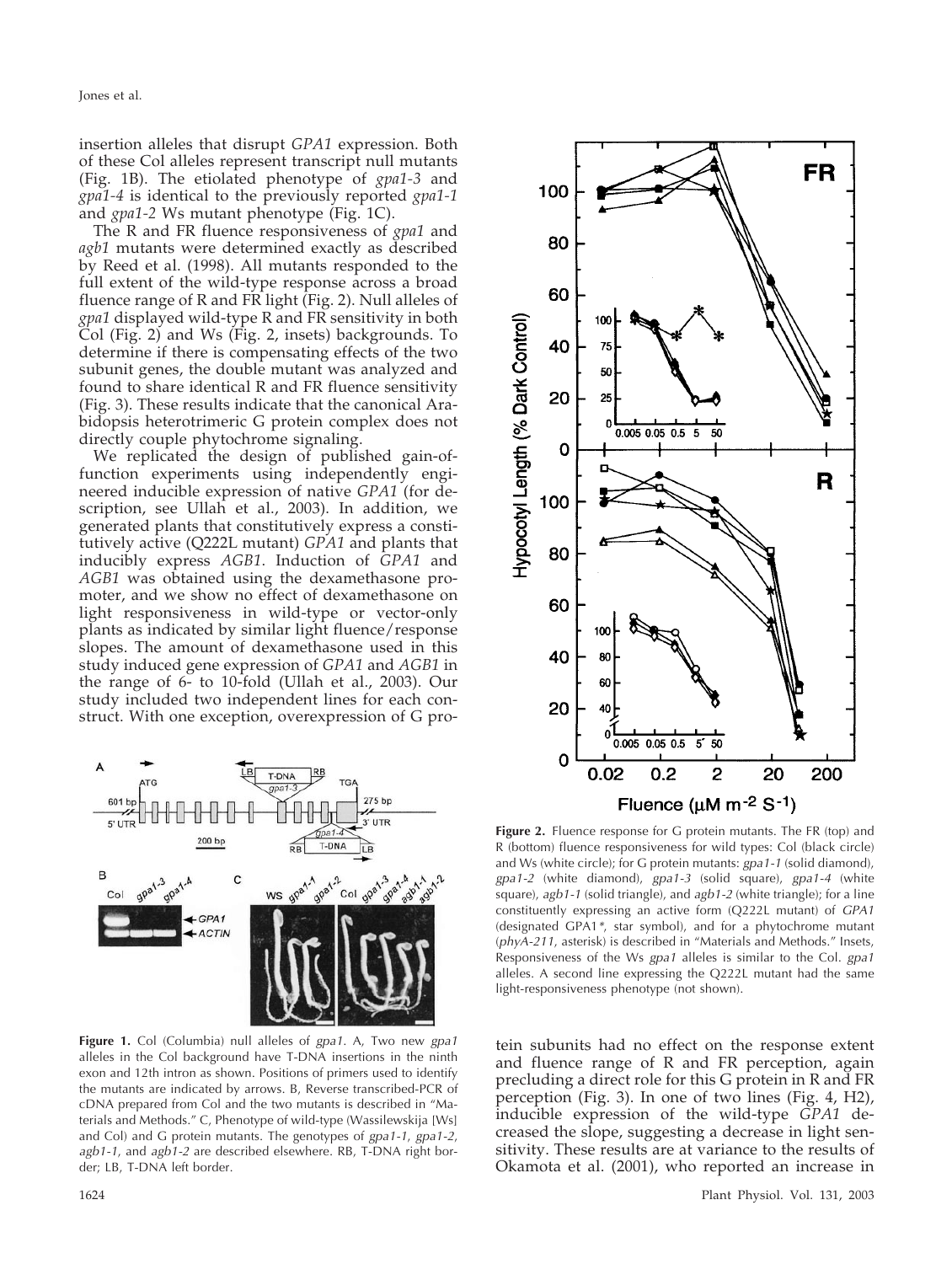

**Figure 3.** Fluence response for *gpa1* and *agb1* single and double mutants. The FR (top) and R (bottom) fluence responsiveness for Col (white circle), *gpa1-4* (solid triangle), *agb1-2* (solid circle), and the *gpa1-4,agb1-2* double mutant (star symbol) is described in "Materials and Methods."

light sensitivity upon expression of either the wildtype GPA1 or the Q222L mutant.

The phenotypes of the mutants and the overexpressing lines in R and FR are shown in Figure 5. Note that overexpression of *GPA1* results in dramatic shortening of the hypocotyl at all fluences and opening but not expansion of the cotyledons in darkness. R and FR induces hook opening, R induces cotyledon expansion, and FR induces anthocyanin production in G protein mutants to an apparent wild-type degree. Thus, with regard to other photomorphogenic responses controlled by phytochrome, the G protein mutants are R and FR responsive.

Phytochrome controls transcriptional activity (Schäfer and Bowle, 2002); therefore, we cannot exclude the possibility that a canonical G protein couples light perception by phytochrome to changes in transcription. However, as shown in Figure 5, photomorphogenetic changes in seedling development mediated by R and FR appear to be normal in the G protein mutants; thus, if phytochrome control of transcription is coupled by a canonical G protein, then one must argue that these particular transcriptional changes are not directly involved in controlling hypocotyl growth, hook opening, cotyledon ex-



**Figure 4.** Fluence response for Arabidopsis lines expressing G protein subunits (Col). The FR (top) and R (bottom) fluence responsiveness for wild type (asterisk), a vector-only control (black circle), *GPA1* overexpression lines (solid square, line H2; and white square, line C3), and AGB1 overexpression lines (white circle, line 6-4; and solid triangle, line 8-3). Insets, Indicated fluence response curves in the absence of induction (i.e. no dexamethasone).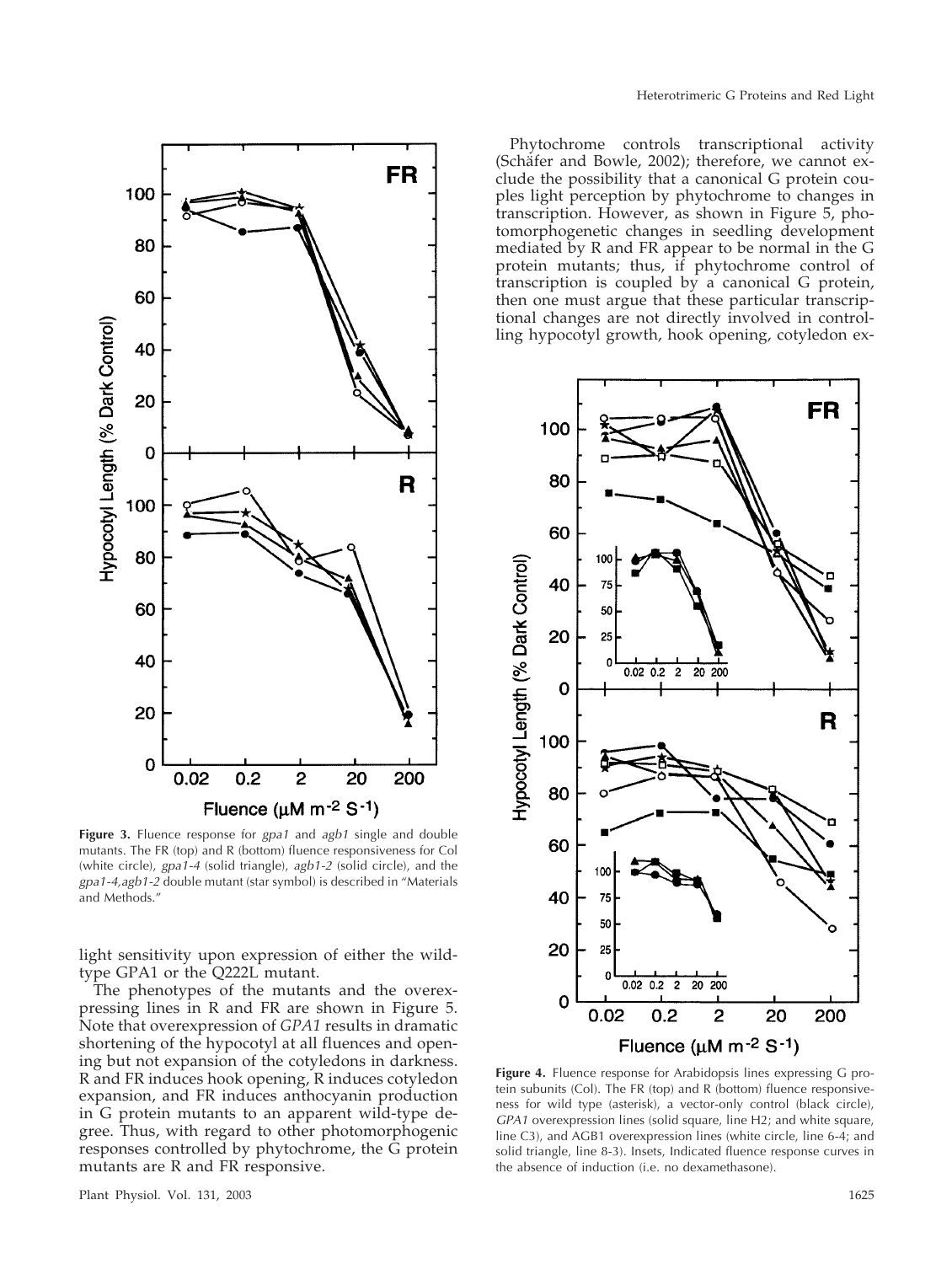

**Figure 5.** Fluence response of G protein mutants and lines overexpressing G protein subunits. The FR (top two panels) and R (bottom two panels) fluence responsiveness is described in "Materials and Methods." A representative seedling for each fluence is shown. Arrow indicates from left to right: dark, 0.02, 0.2, 2, 20, and 200  $\mu$ M  $m^{-2}$  s<sup>-1</sup>. Magnification is the same and comparable for each panel. GOX and BOX indicate GPA1 and AGB1 overexpressing plants, respectively, with the transgenic line designation indicated in parentheses.

pansion, and anthocyanin production. Published evidence does not support this argument (Schäfer and Bowle, 2002), thus favoring the conclusion that G proteins also do not couple light perception to transcriptional control during photomorphogenesis, at least not directly.

At a superficial level, *gpa1* and *agb1* (Fig. 1C) might appear to be photomorphogenic mutants because their hypocotyls are transiently shorter than wild type, and the hooks are partially open in the dark. However, this can be ascribed entirely to a defect in cell division, rather than cell elongation, which is the case for the constitutive photomorphogenic (COP) mutants (Schwechheimer and Deng, 2000). The re-

duction in cell number in G protein mutants is compensated in many cases by cell elongation to achieve nearly normal morphology. Nonetheless, G protein mutants have altered sensitivities to several hormones (Ashikari et al., 1999; Fujisawa et al., 1999; Ueguchi-Tanaka et al., 2000; Ullah et al., 2001, 2002, 2003; Wang et al., 2001). The reduced perception of some hormones and the complete loss in others in the G protein mutants must impact cellular responsiveness to many signals. We offer this as an explanation of why G protein mutants share some COP phenotypes but are otherwise wild type in their sensitivity to R and FR.

Although Arabidopsis has a single canonical  $Ga$ subunit gene, there are three other genes that share some deduced amino acid sequence identity to GPA1, and one of these has been shown to bind GTP. These are described as extra-large G proteins because they are approximately twice the size of classical  $G\alpha$ (Assmann, 2002). Could one or more of these subunits be the primary coupler of light perception in Arabidopsis? We think not, at least not by the classical mechanism. The extra-large  $G\alpha$  proteins have N-terminal extensions that are incompatible with the conserved heterotrimeric G protein complex. Modeling and structural studies of canonical  $G\alpha$  indicate that modifications of the N terminus disrupt interaction with Gβ $\gamma$ ; thus, if the extra-large G $\alpha$  proteins do interact with a  $\beta$ -propeller protein, it probably is not a classical G $\beta$ -subunit. Furthermore, a functional interaction with the single  $G\beta$ -subunit in Arabidopsis is inconsistent with these extra-large G alpha mutants operating in the light pathway because we show here that *agb1* mutants have wild-type R and FR sensitivity.

In conclusion, because loss-of-function in the single-copy genes encoding canonical  $G\alpha$  and  $G\beta$ subunits does not result in altered R and FR sensitivity, the predominant theory of the last decade that phytochrome control of seedling photomorphogenesis involves a heterotrimeric G protein is not supported.

# **MATERIALS AND METHODS**

#### **Plant Material**

*gpa1-1*, *gpa1-2*, and *agb1-2* are described by Ullah et al. (2003). *agb1-1* is described by Lease et al. (2001). *gpa1-3* and *gpa1-4* were obtained from the Salk Institute sequence-indexed insertion mutant collection (J.R. Ecker, unpublished data). Plants homozygous for *gpa1-3* and *gpa1-4*, respectively, were isolated, and the insertion was confirmed by sequencing at the University of North Carolina (Chapel Hill). The *GPA1* transcript levels in *gpa1-3* and *gpa1-4* mutants were checked by reverse transcribed-PCR. Total RNAs were isolated from seedlings grown in light for 10 d. Arabidopsis *GPA1* primers (5'-ATGGGCTTACTCTGCAGTA-3' and 5'-TCATAAAAGGCC-AGCCTCCAGT-3) and Arabidopsis actin primers (5-GTTGGGATGAA-CCAGAAGGA-3' and 5'- GAACCACCGATCCAGACACT-3') were added together in each PCR reaction.